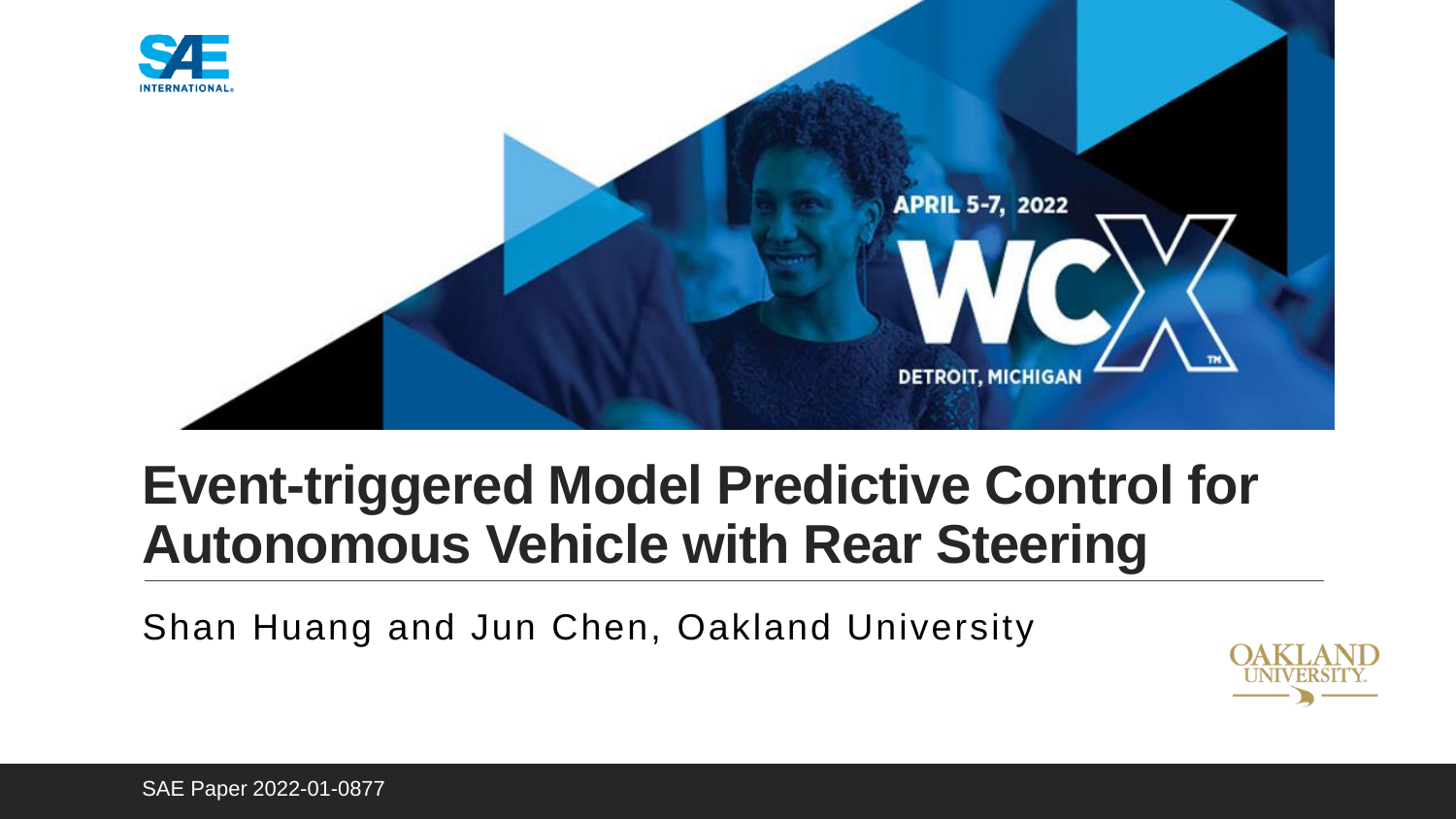

### Presentation Outline

- Background and Motivation
- Problem Formulation
- Event-triggered Model Predictive Control
- Numerical Simulation Results
- Conclusion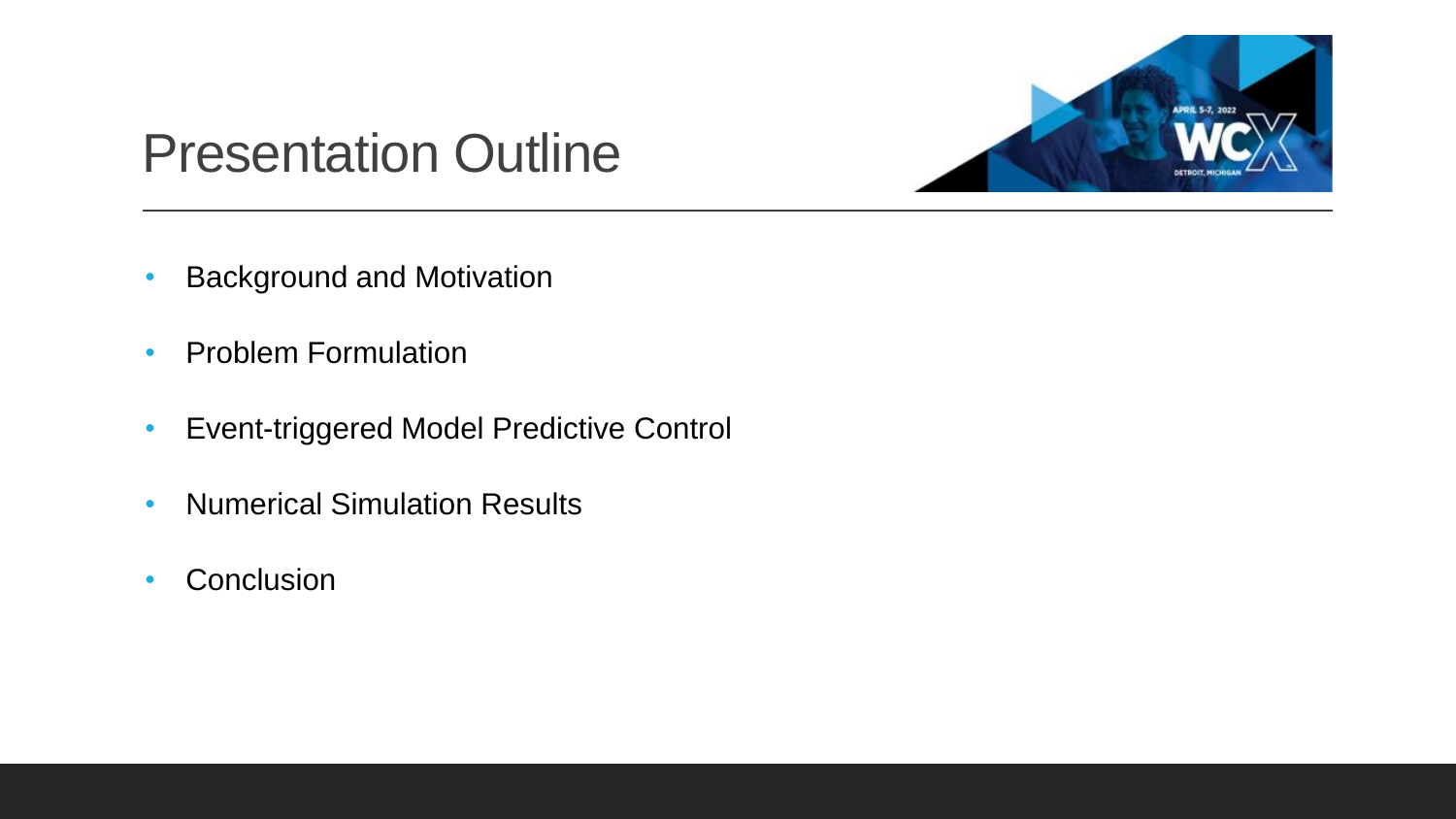

## **Background**

- In steer-by-wire system, the mechanical connection between the steering wheel and road wheels is replaced by electronics, algorithms, and actuators.
- The use of electronic control system allows much more precise control.
- It also allows active steering control where the driver's command may be intelligently altered.
- The disadvantage includes potential delay in control systems and the lack of "road feel".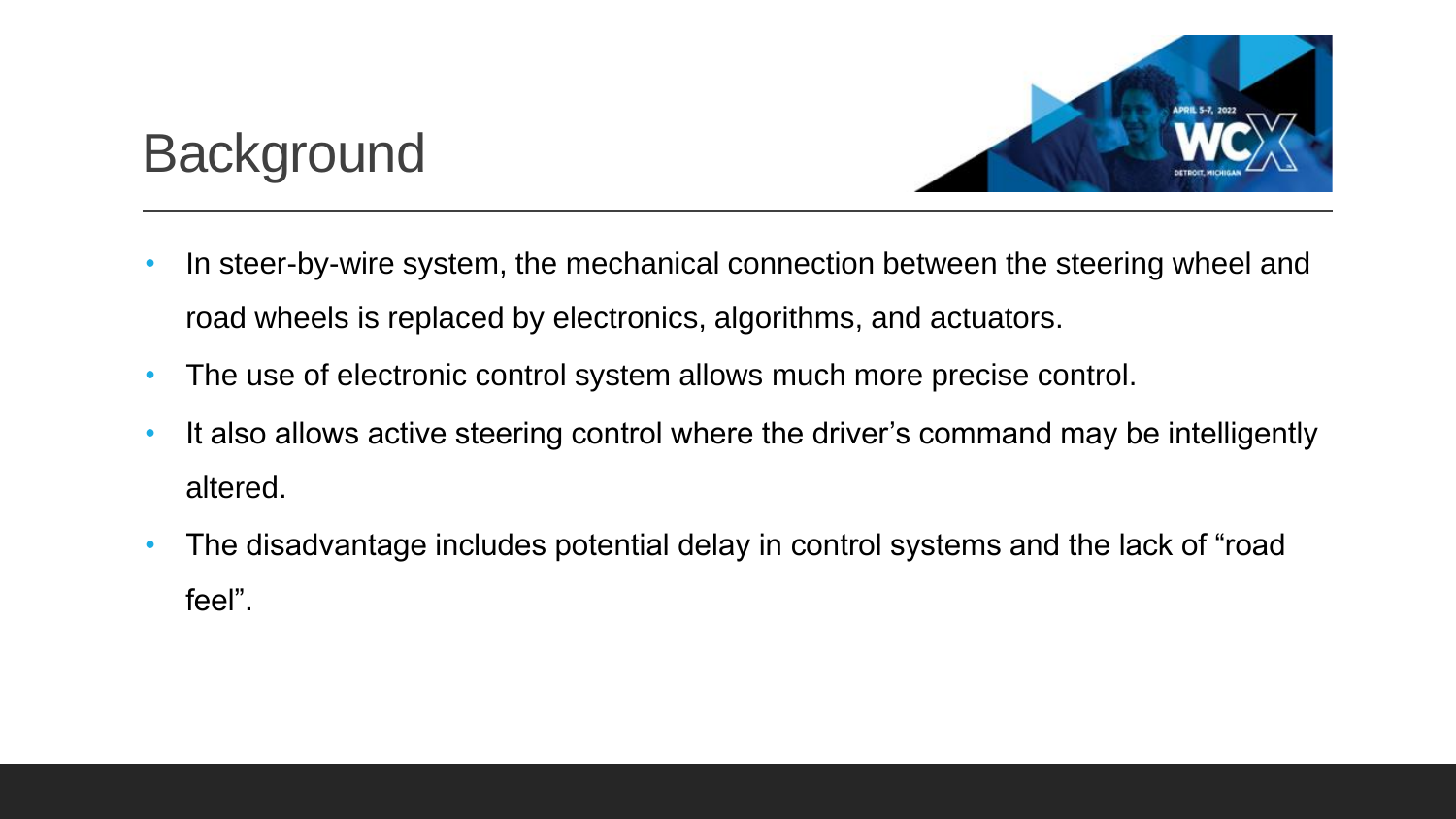

#### • Rear steering capability has been recently introduced by OEM to increase vehicle agility and stability.

• For passive rear steering, the rear wheel is programmed to be

**Background** 

- Out of phase with the front wheel in low speed to increase agility
- In phase with the front wheel in high speed to increase stability.
- The ratio between rear wheel angles and front wheel angles is fixed.



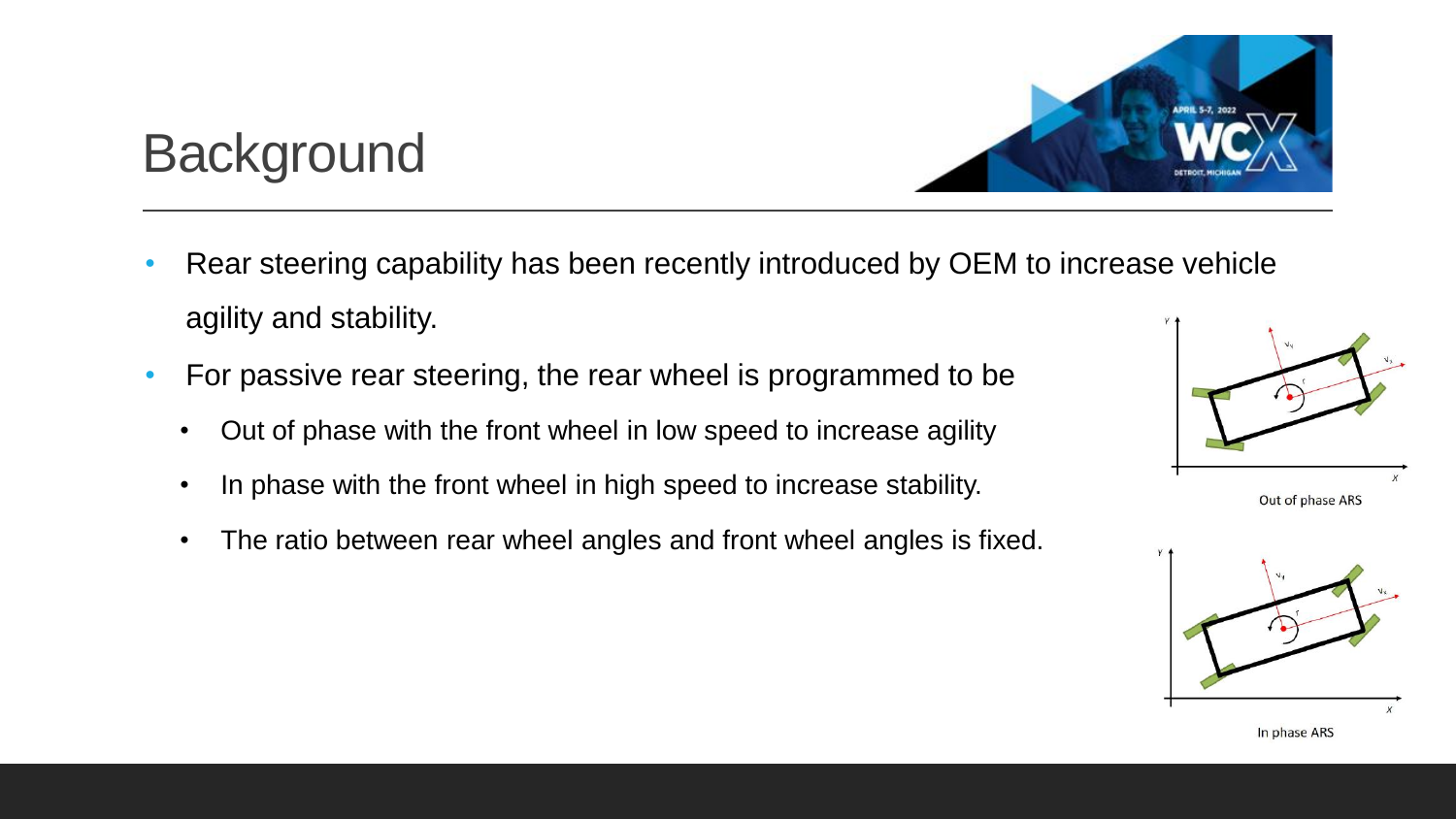

### **Background**

- For active rear steering, the rear wheel angles are computed in real-time.
- Active rear steering can be used for human driver or autonomous vehicles (AV).
- For its real-time optimal control, model predictive control (MPC) has been investigated.
- However, as active rear steering increase the vehicle flexibility, the number of optimization variables is also increased.
- And the high computational requirement of MPC prevents its usage for massive production.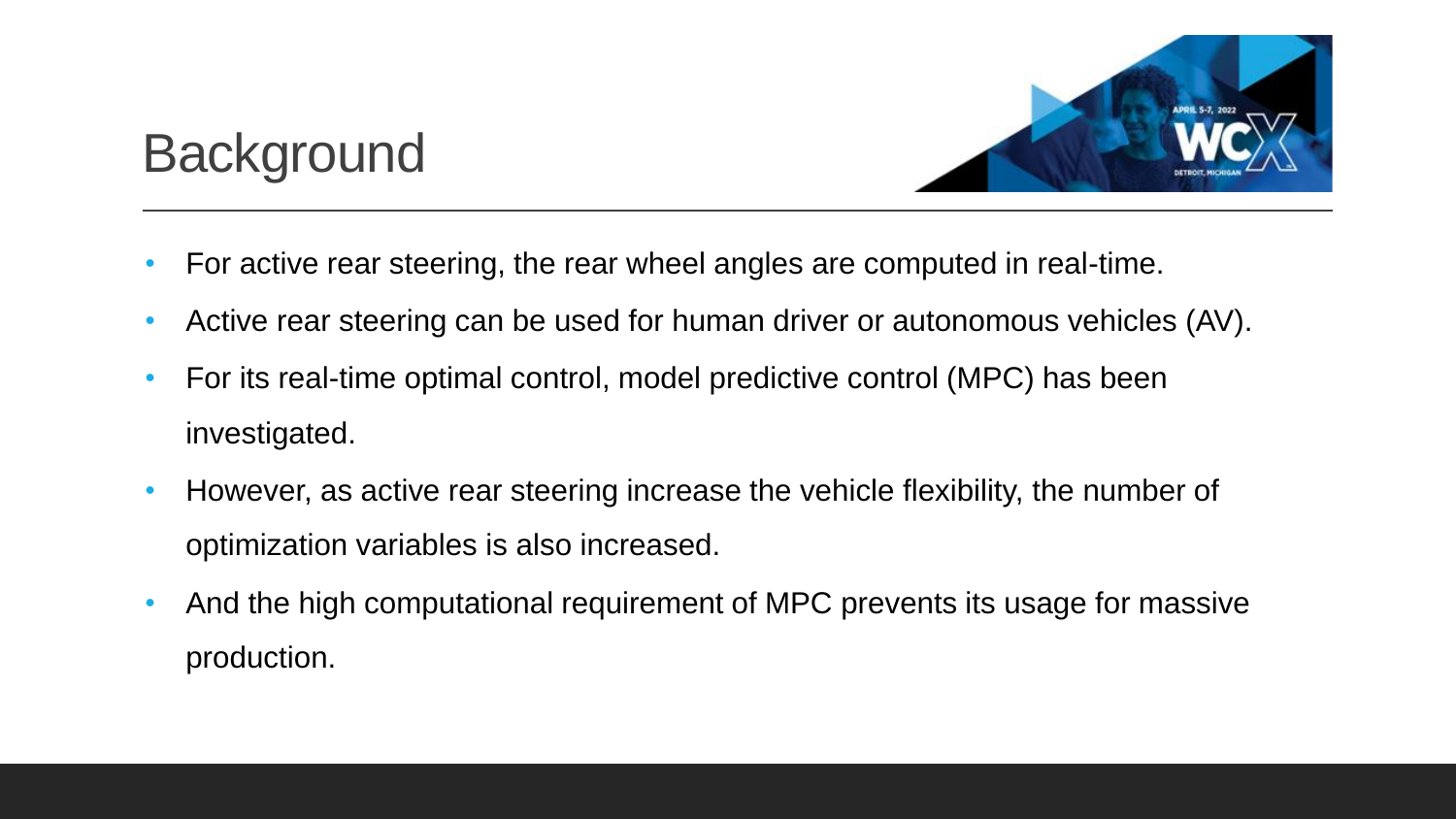

Past

Future

 $r(t)$ 

 $\mathbf{r}_{\text{prediction}\ \mathsf{V}_{\mathsf{L}}}$ 

6

Optimal control input u<sub>k</sub>

Prediction horizon

## MPC Formulation

Model Predictive Control (MPC)

- solves a model-based constrained optimization in real-time,
- finds the optimal control sequence over a finite horizon,
- applies only the first optimal control action to actuators,
- repeats above optimization process is at new time step with new measurement.

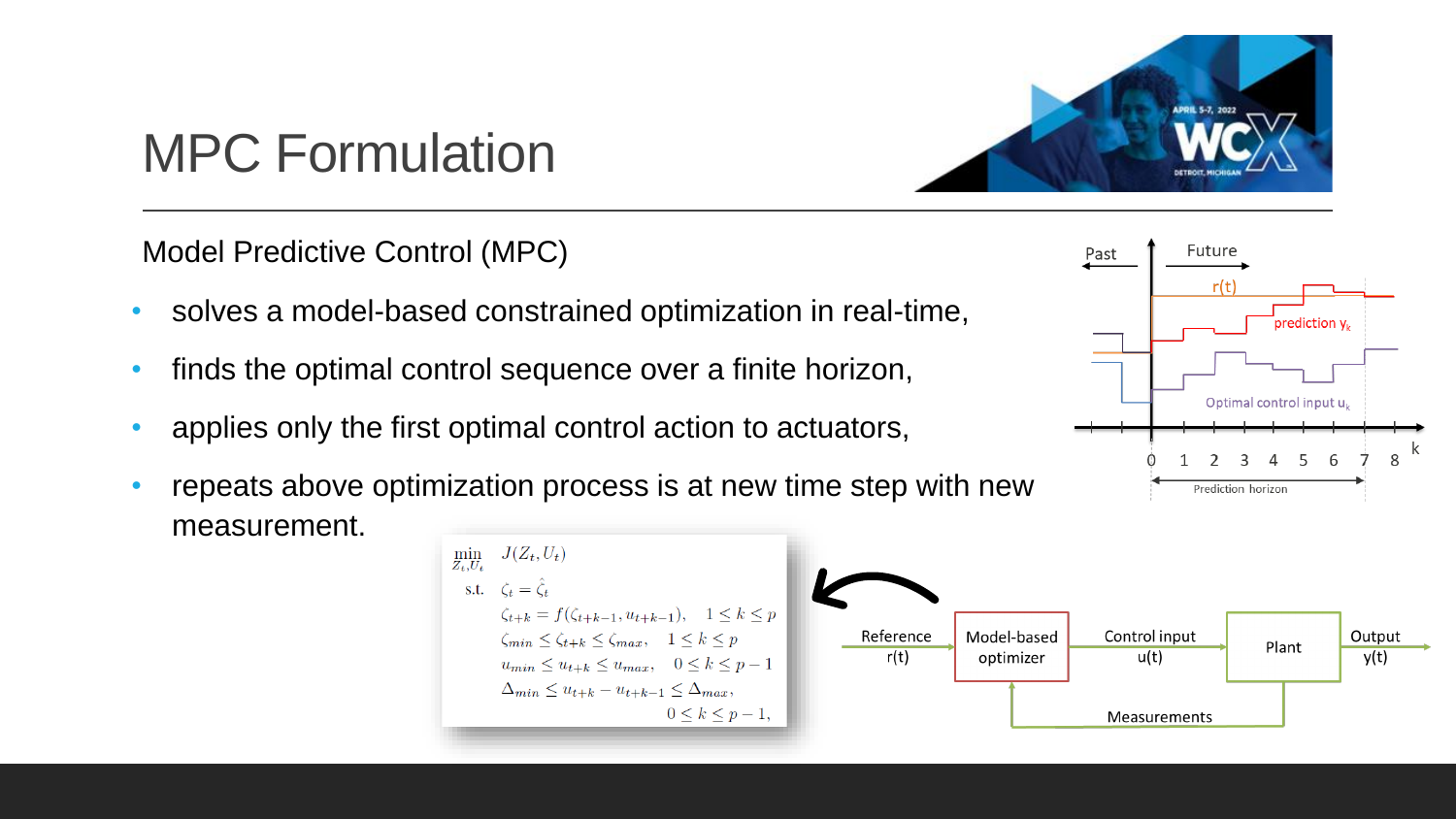

## MPC Formulation

- We consider the autonomous vehicle (AV) path following problem.
- The vehicle is assumed to have four-wheel-steering capability.
- MPC is to optimize both front and rear steering angles.

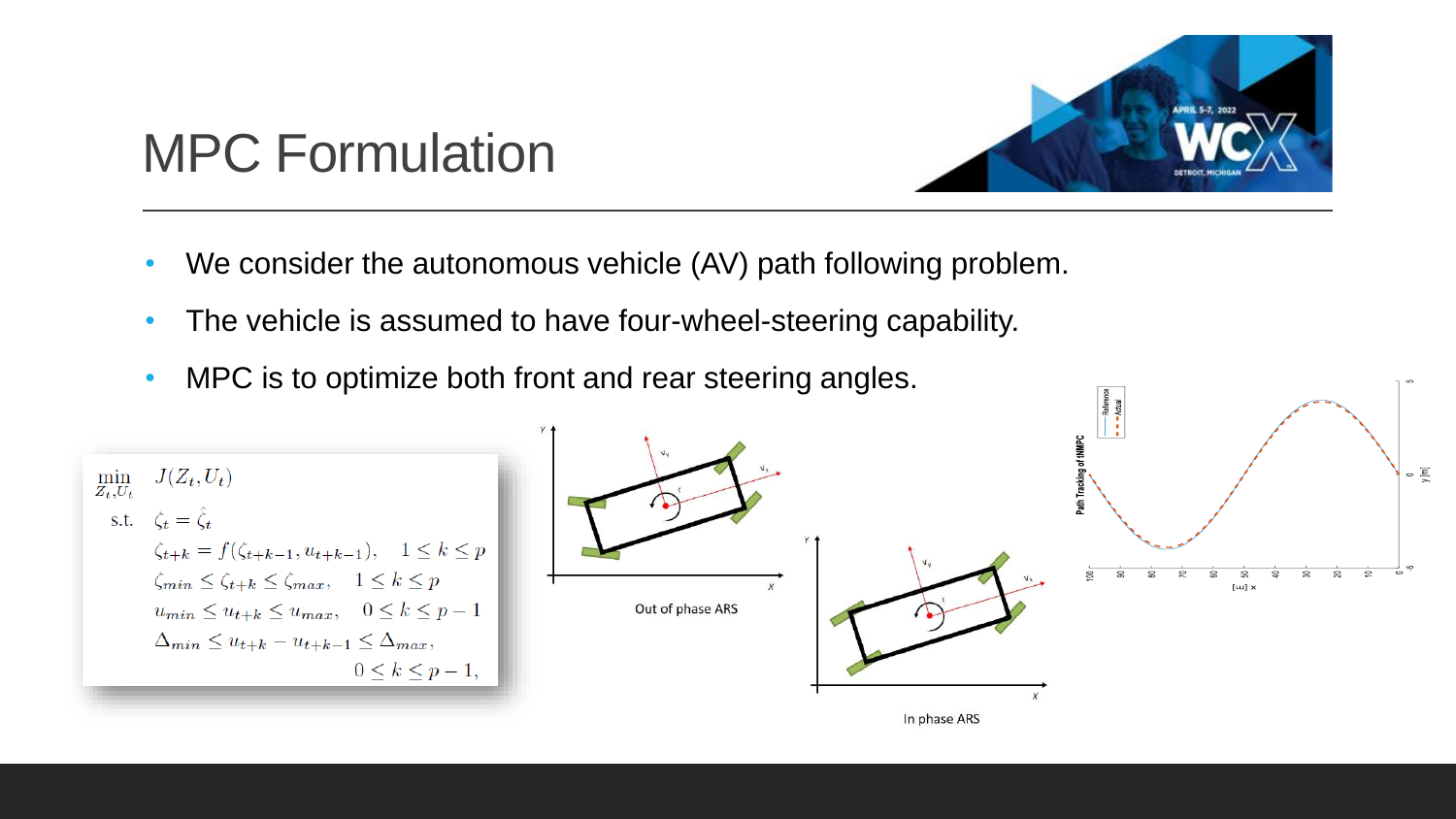

## MPC Formulation: Bicycle Model

- To reduce computation, we use bicycle
- 6 degree-of-freedom planar model with longitudinal, lateral and yaw dynamics,
- In addition, linear tire force model, aero dynamics and wheel dynamics are also included.
	- Load transfer is ignored as we only considered x-y planar model.

| $\min_{Z_t, U_t} \quad J(Z_t, U_t)$                                    |
|------------------------------------------------------------------------|
| s.t. $\zeta_t = \hat{\zeta}_t$                                         |
| $\zeta_{t+k} = f(\zeta_{t+k-1}, u_{t+k-1}), \quad 1 \leq k \leq p$     |
| $\zeta_{min} \leq \zeta_{t+k} \leq \zeta_{max}, \quad 1 \leq k \leq p$ |
| $u_{min} \leq u_{t+k} \leq u_{max}, \quad 0 \leq k \leq p-1$           |
| $\Delta_{min} \leq u_{t+k} - u_{t+k-1} \leq \Delta_{max},$             |
| $0 \leq k \leq p-1$ ,                                                  |

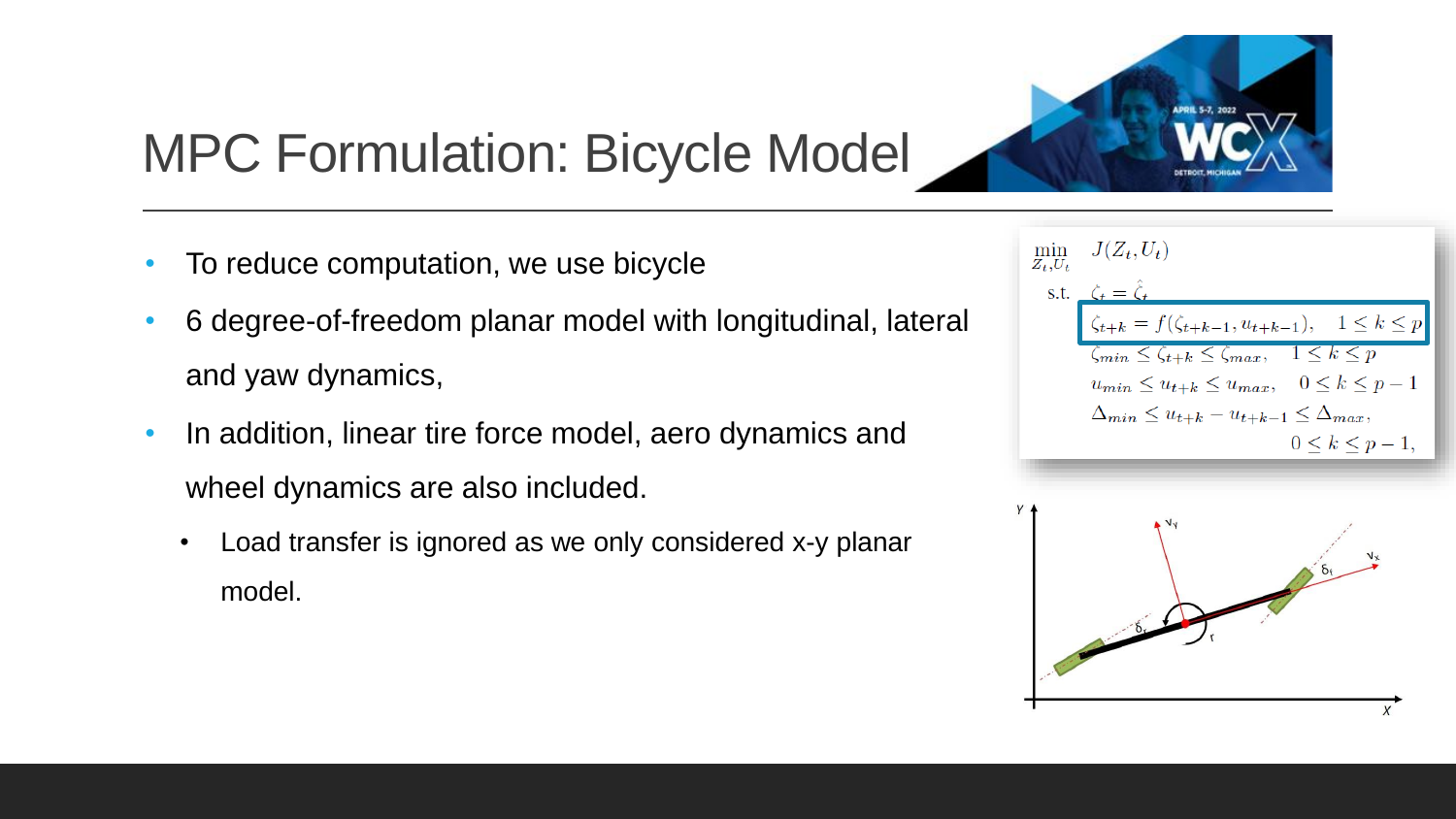#### MPC Formulation: Bicycle Model

- $x, y$ , and  $\psi$  are in global coordinate.
- $v_x$ ,  $v_y$ , and  $r$  are in vehicle coordinate.
- $\delta_f$  and  $\delta_r$  are front and rear steering angles.

Longitudinal position Longitudinal velocity Lateral velocity Lateral position Heading angle Yaw rate

$$
\begin{aligned}\n\dot{x} &= v_x \cos \psi - v_y \sin \psi \\
\dot{v}_x &= v_y r + \frac{2}{m} \sum_{i=f,r} F_{x,i} - g \sin \sigma_g - \frac{1}{m} F_a \\
\dot{y} &= v_x \sin \psi + v_y \cos \psi \\
\dot{v}_y &= -v_x r + \frac{2}{m} \sum_{i=f,r} F_{y,i} \\
\dot{\psi} &= r \\
\dot{r} &= \frac{1}{I} \left( 2L_{xf} F_{y,f} - 2L_{xr} F_{y,r} \right),\n\end{aligned}
$$

| $\min_{Z_t, U_t} \quad J(Z_t, U_t)$                                        |
|----------------------------------------------------------------------------|
| s.t. $\zeta_t = \hat{\zeta}_t$                                             |
| $\boxed{\zeta_{t+k} = f(\zeta_{t+k-1}, u_{t+k-1}), \quad 1 \leq k \leq p}$ |
| $\zeta_{min} \leq \zeta_{t+k} \leq \zeta_{max}, \quad 1 \leq k \leq p$     |
| $u_{min} \leq u_{t+k} \leq u_{max}, \quad 0 \leq k \leq p-1$               |
| $\Delta_{min} \leq u_{t+k} - u_{t+k-1} \leq \Delta_{max},$                 |
| $0 \leq k \leq p-1$ ,                                                      |



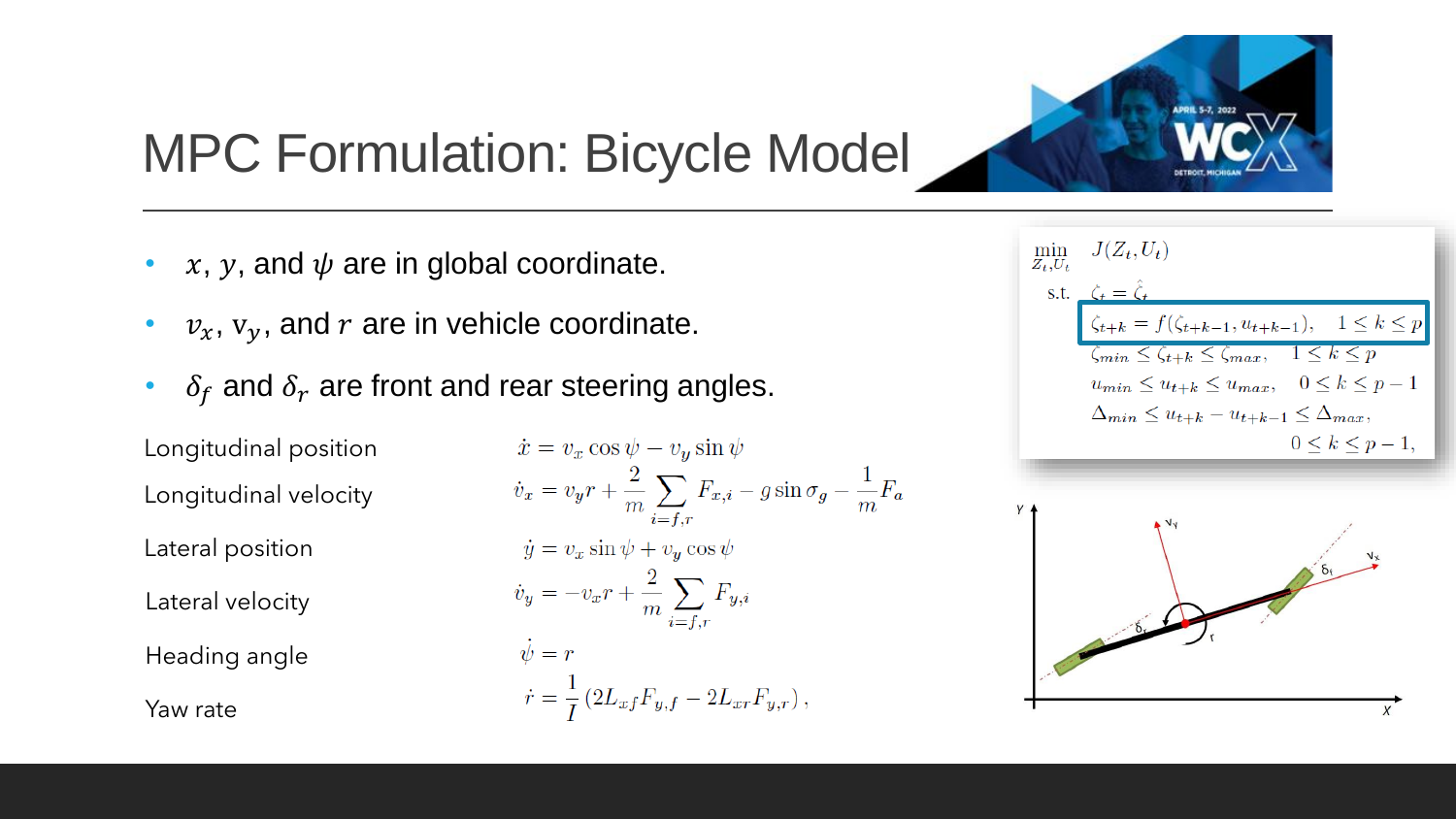

## MPC Formulation: Cost Function

• As demonstrate, the vehicle is to follow a sinusoidal path.



$$
\min_{Z_t, U_t} \left[ \begin{array}{c} J(Z_t, U_t) \\ \text{s.t.} \quad \zeta_t = \hat{\zeta}_t \\ \zeta_{t+k} = f(\zeta_{t+k-1}, u_{t+k-1}), \quad 1 \le k \le p \\ \zeta_{min} \le \zeta_{t+k} \le \zeta_{max}, \quad 1 \le k \le p \\ u_{min} \le u_{t+k} \le u_{max}, \quad 0 \le k \le p-1 \\ \Delta_{min} \le u_{t+k} - u_{t+k-1} \le \Delta_{max}, \\ 0 \le k \le p-1, \end{array} \right]
$$

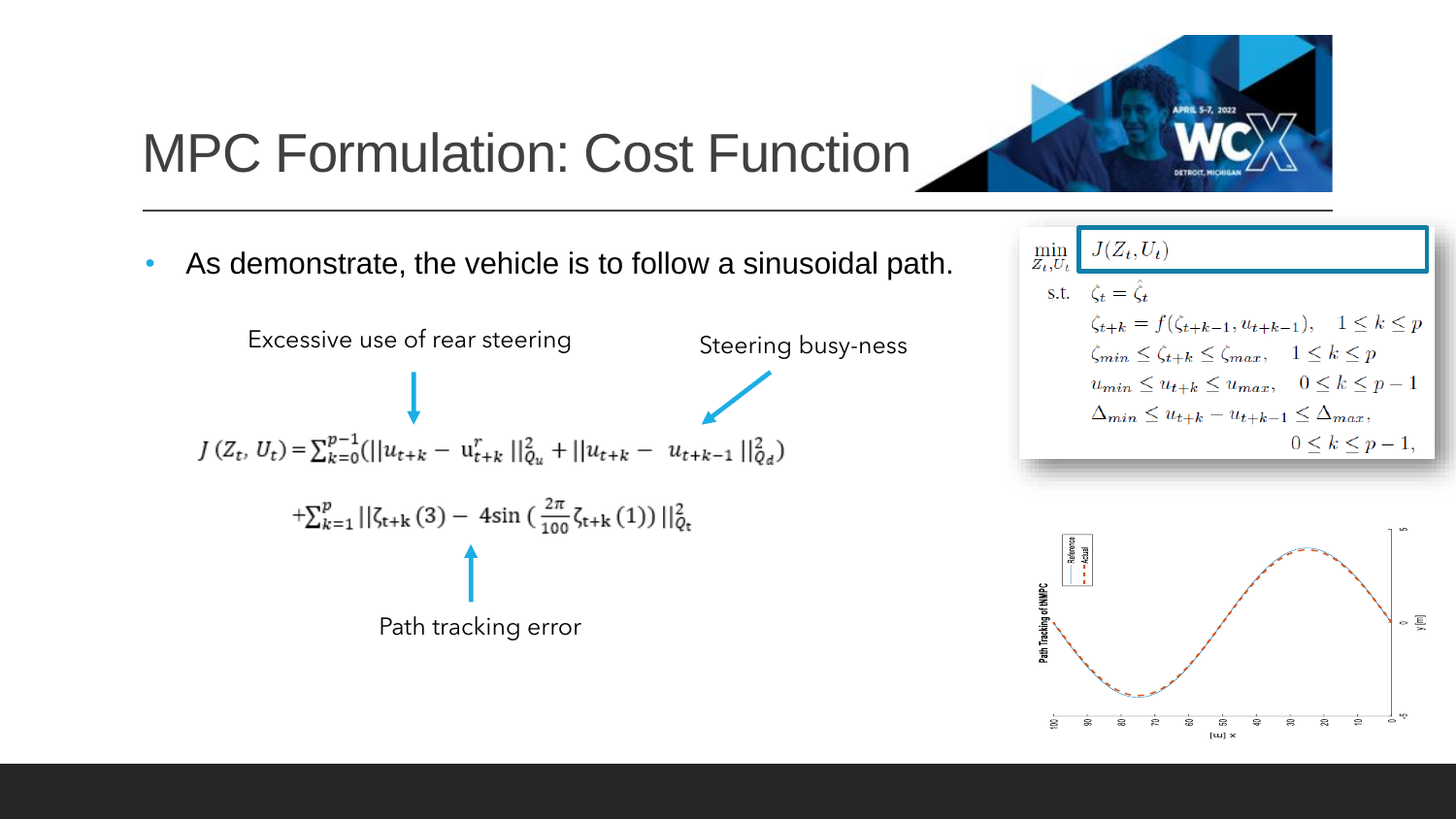

## MPC Challenge

- For conventional MPC, the optimization is repeated at every sampling time step.
- For steering application, a sampling time of 1 second is often adopted.
- The nonlinear MPC formulated above requires high computing power that may not be available in production grade ECU.

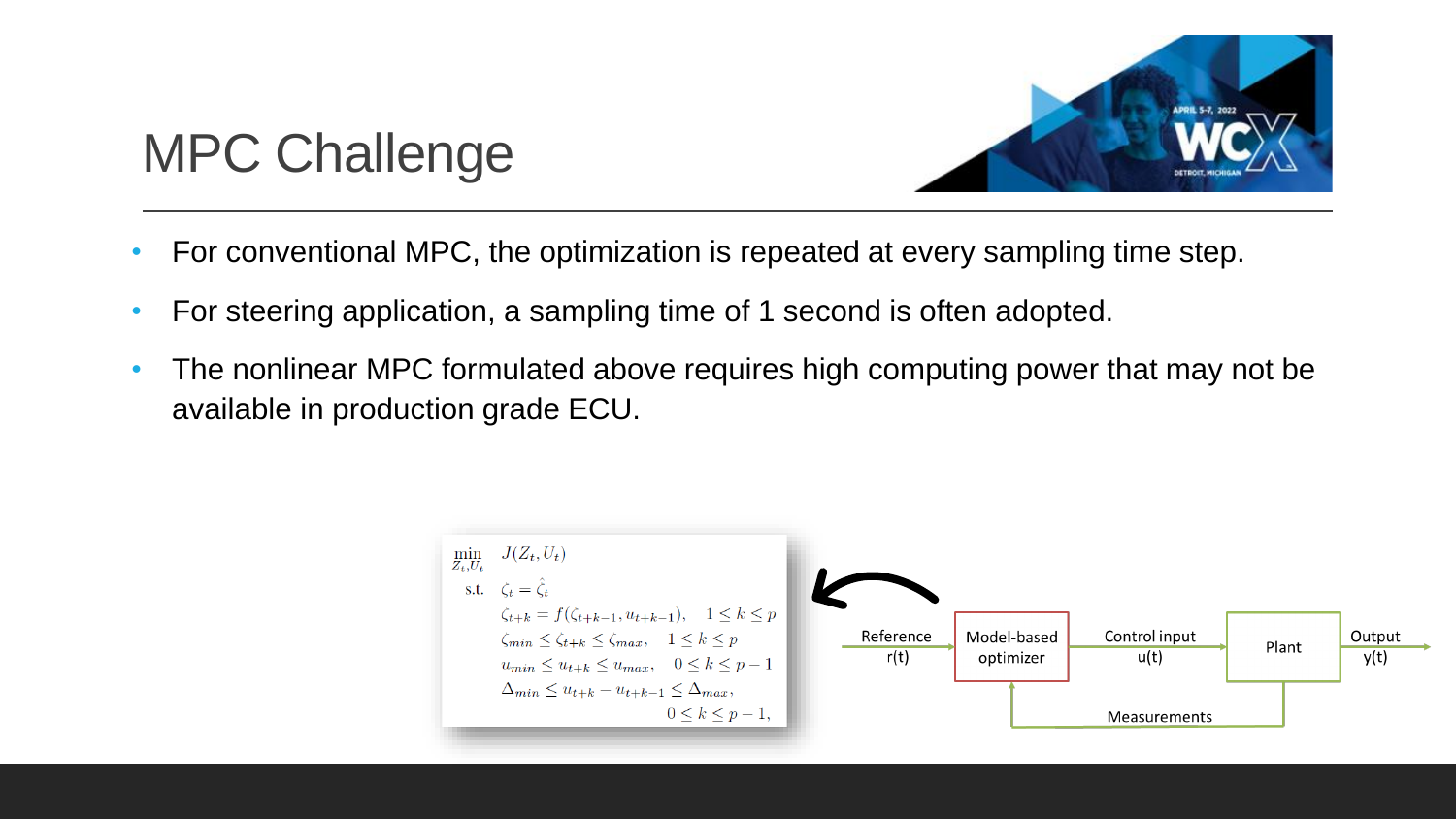

## Event-Triggered MPC

• Event-triggered MPC reduces computational requirement by solving optimization problem on demand.

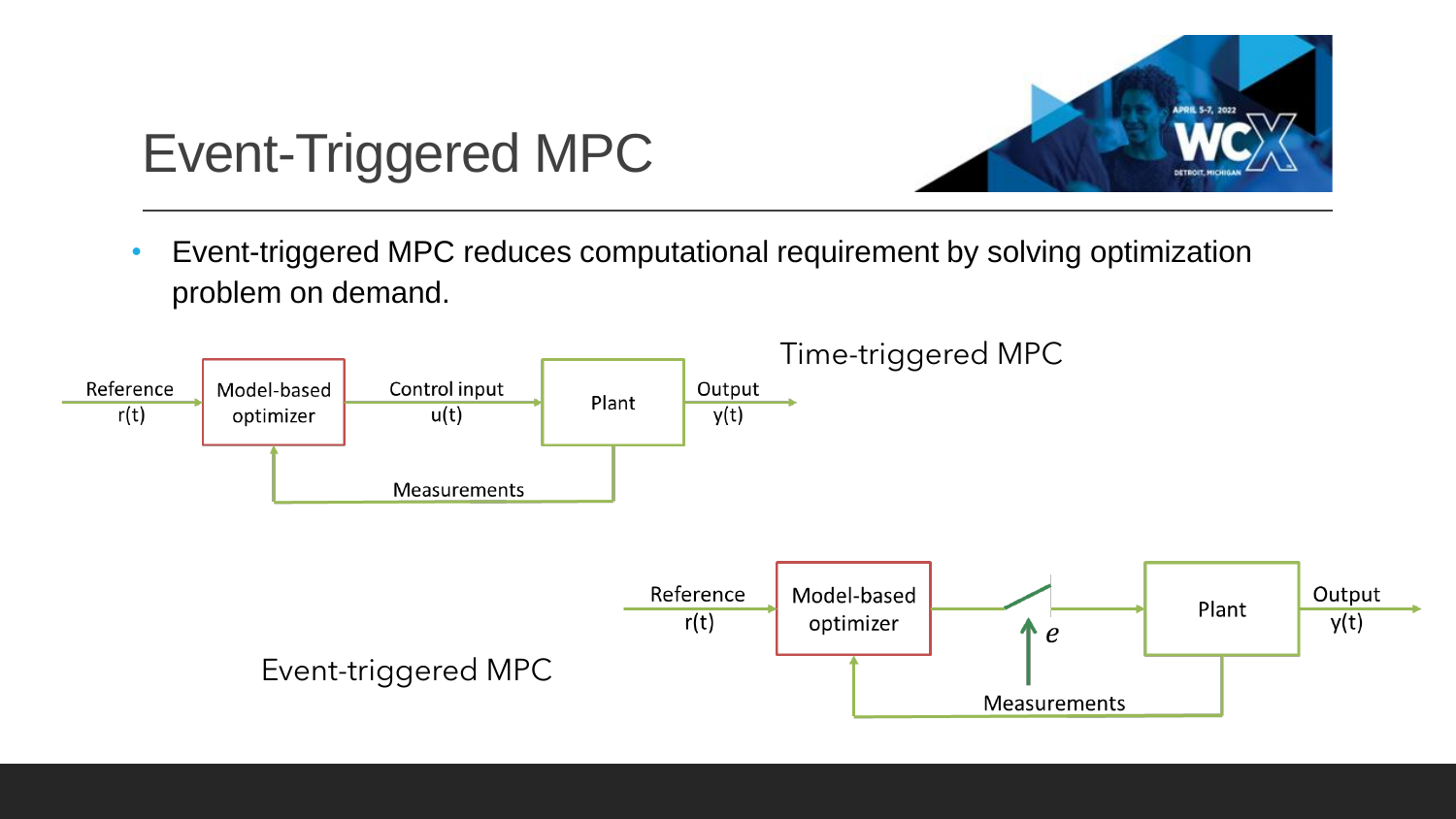

## Event-Triggered MPC

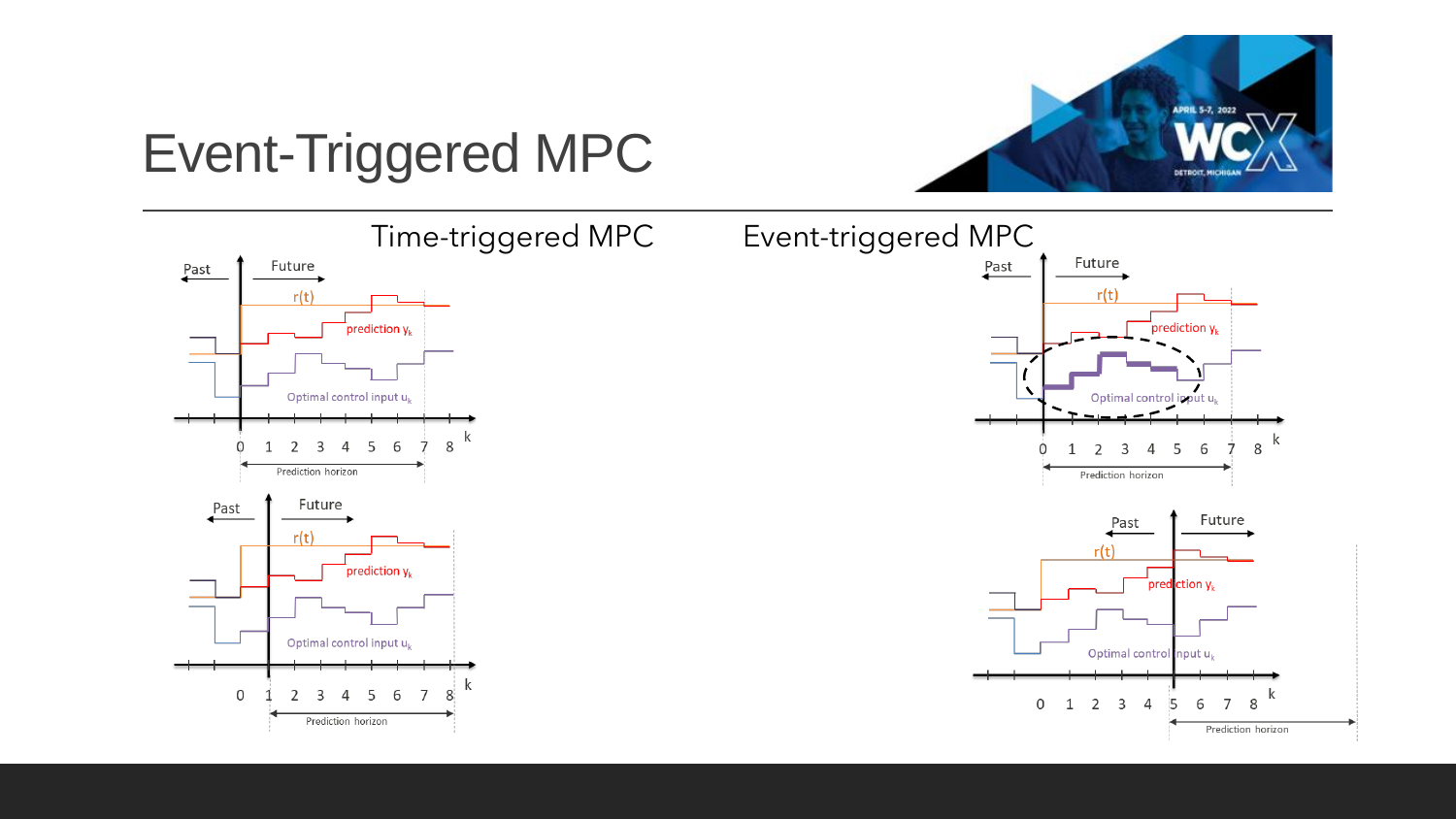

# Event-Triggered MPC

- Time-triggered MPC solves the optimization at fixed sampling time, implements the first elements of optimal control sequence, and abandons the rest.
- Event-triggered MPC solves the optimization only if a triggering event is on, defined as:

 $e = \begin{cases} 1 & \text{if } ||Z_{t_1}(k) - \hat{\zeta}_t||_{Q}^{\infty} > \sigma \text{ or } k > k_{max} \\ 0 & \text{Otherwise} \end{cases}$ 

- In this case, the first elements of optimal control sequence is implemented, and the rest is passed to the next control loop.
- When no triggering event, the previous optimal sequence is shifted to obtain control action

 $u = \begin{cases} \text{Solution of } (2) & \text{if } e = 1 \\ U_t, (k+1) & \text{Otherwise} \end{cases}$ 

Algorithm 1 Event-Triggered NMPC 1: **procedure** ENMPC( $\hat{\zeta}_t$ , k,  $U_{t_1}$ ,  $Z_{t_1}$ )  $k \leftarrow k + 1$ ;  $2:$  $e \leftarrow$  computing (5);  $3:$ if  $e=1$  then  $4:$  $k \leftarrow 0$ :  $5<sup>1</sup>$  $(Z_t, U_t) \leftarrow$  Solving OCP  $6:$  $u \leftarrow U_t(1);$  $7:$  $U_{t_1} \leftarrow U_t;$  $8:$  $Z_{t_1} \leftarrow Z_t$ ;  $9:$ else  $10:$  $u \leftarrow U_{t_1}(k+1);$  $11:$  $12:$ end if return u, k,  $U_{t_1}$ ,  $Z_{t_1}$  $13:$ 14: end procedure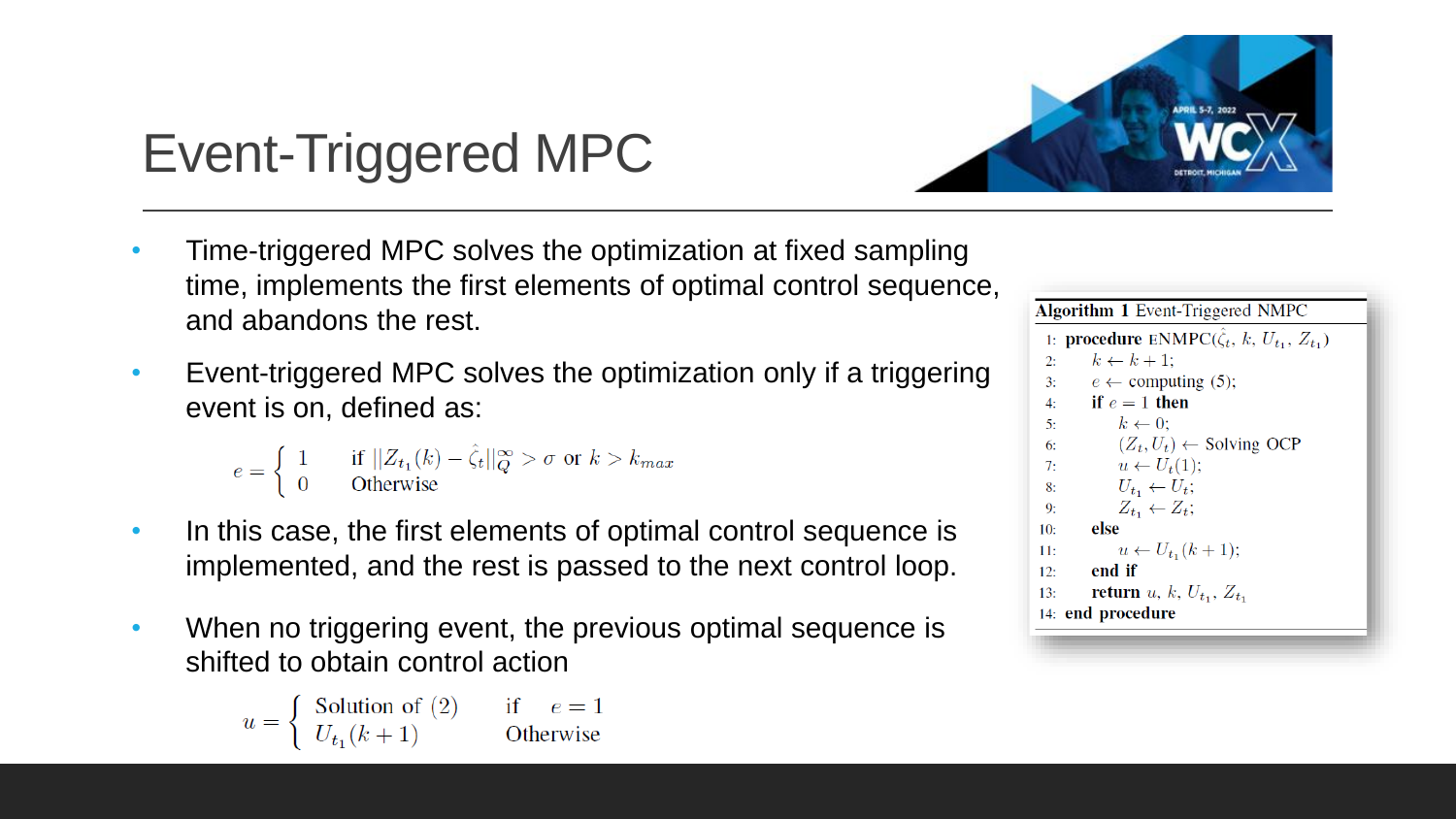

- Model mismatch is introduced in the simulation environment to test control robustness.
- Time-triggered MPC and event-triggered MPC use different calibration for the cost function.
- Input constraints are used to further reduced the abrupt change of steering angle.

#### Table 2. Parameters for The Bicycle Model

| <b>NMPC</b> | Virtual Vehicle |
|-------------|-----------------|
| 1500        | 1425            |
| 1.2         | 1.3             |
| 1.4         | 1.3             |
| 4192        | 4402            |
| 0.2159      | 0.2159          |
| $-4.5837$   | $-4.5837$       |
| 1           | 0.95            |
|             |                 |

#### Table 3. MPC Calibrations

| Calibration                       | tNMPC        | eNMPC           |
|-----------------------------------|--------------|-----------------|
| $\boldsymbol{q}_t$                | 20           | 20              |
| $\boldsymbol{Q}_{\boldsymbol{u}}$ | [30,0;0,60]  | [10,0;0,45]     |
| $\boldsymbol{Q}_{\boldsymbol{d}}$ | [50,0;0,6.8] | [100, 0; 0, 20] |
| ∩                                 |              | [250;020]       |
| σ                                 |              | 1               |

 $u_{max} = \begin{bmatrix} 0.54105 \\ 0.17453 \end{bmatrix}$  $u_{min} = \begin{bmatrix} -0.54105 \\ -0.17453 \end{bmatrix}$  $\Delta_{max} = \begin{bmatrix} 0.034907 \\ 0.034907 \end{bmatrix}$  $\Delta_{min} = \begin{bmatrix} -0.034907 \\ -0.034907 \end{bmatrix}$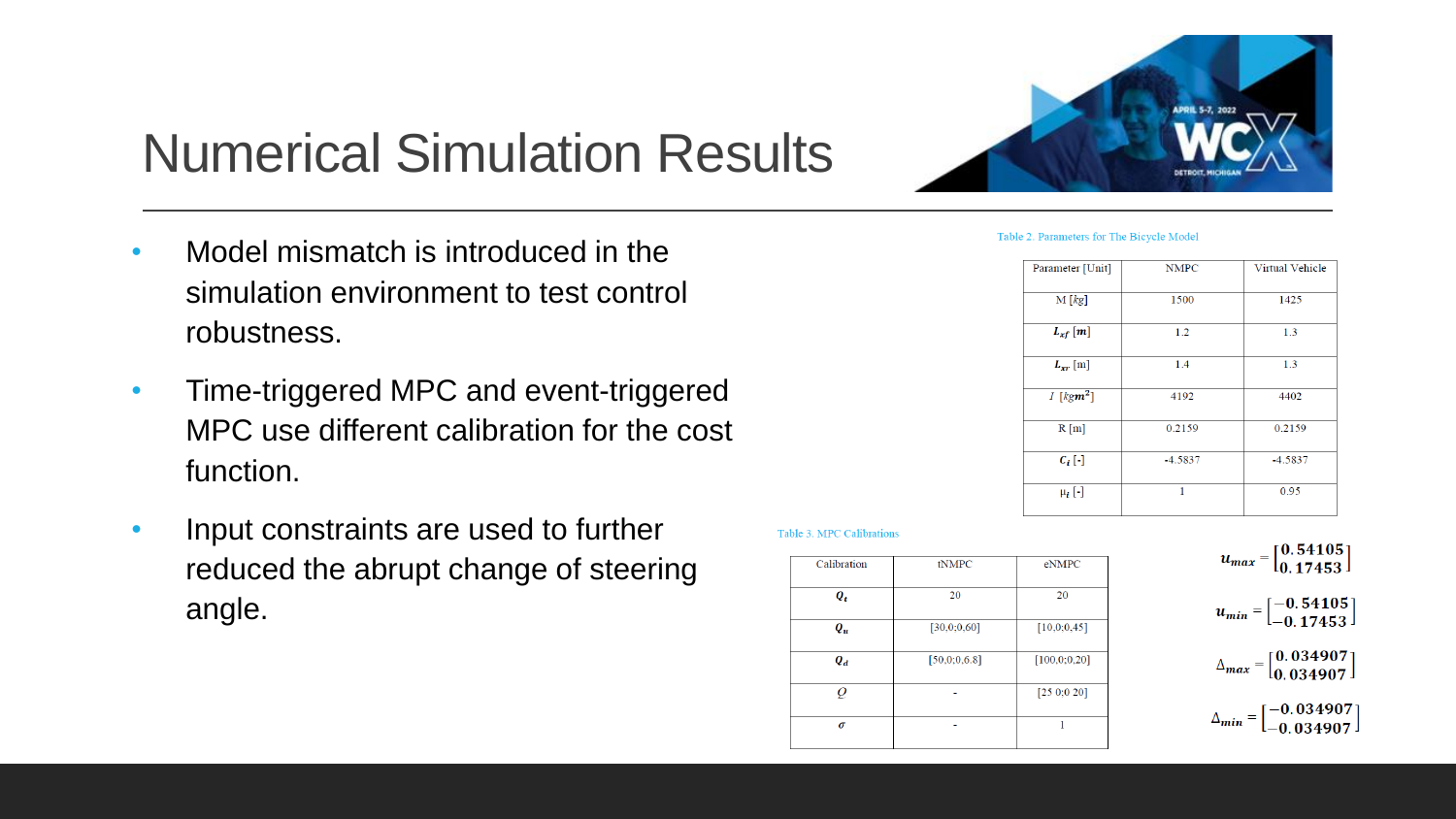

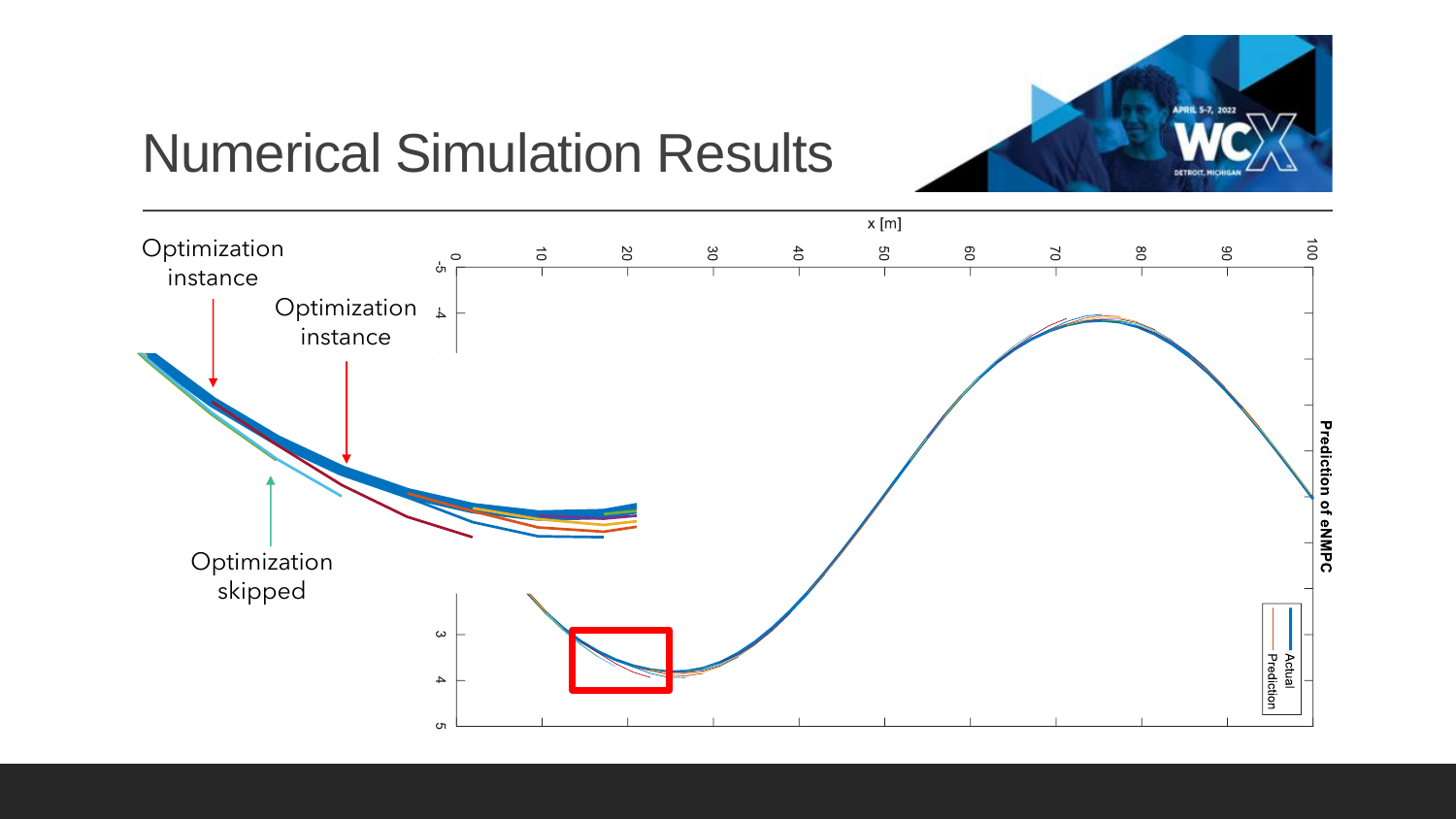

- Event-triggered MPC achieves similar path tracking error compared to conventional time-triggered MPC.
- Event-triggered MPC saves up to 50% computations, significantly relaxing the requirement on ECU computing power.



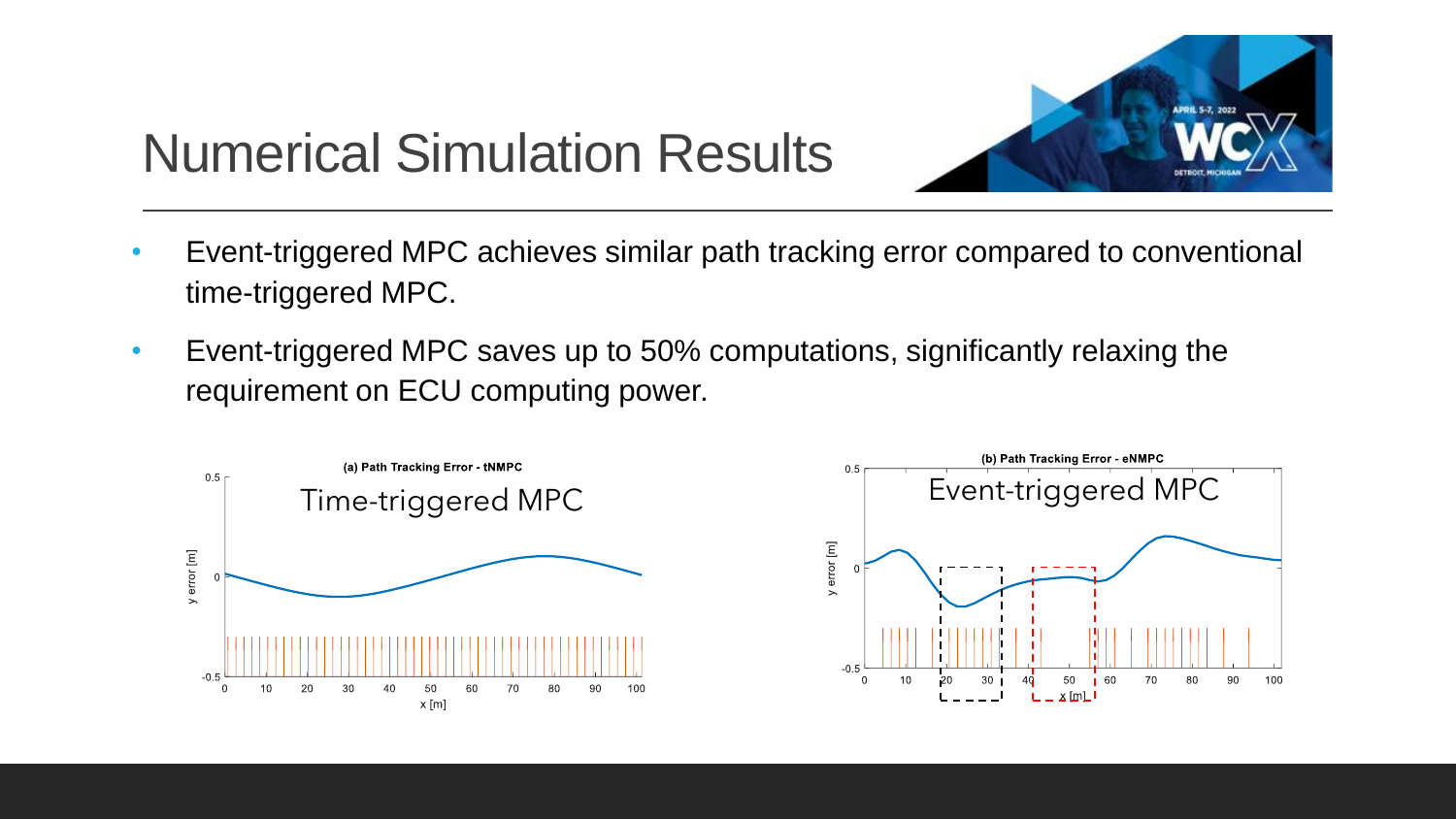

- Time-triggered MPC always use out-of-phase steering, while event-triggered MPC uses both out-of-phase and in-phase.
- Event-triggered MPC results less smooth control commands.
- Event-triggered MPC relies more on rear steering.
- The impacts on ride comfort deserves future investigation!

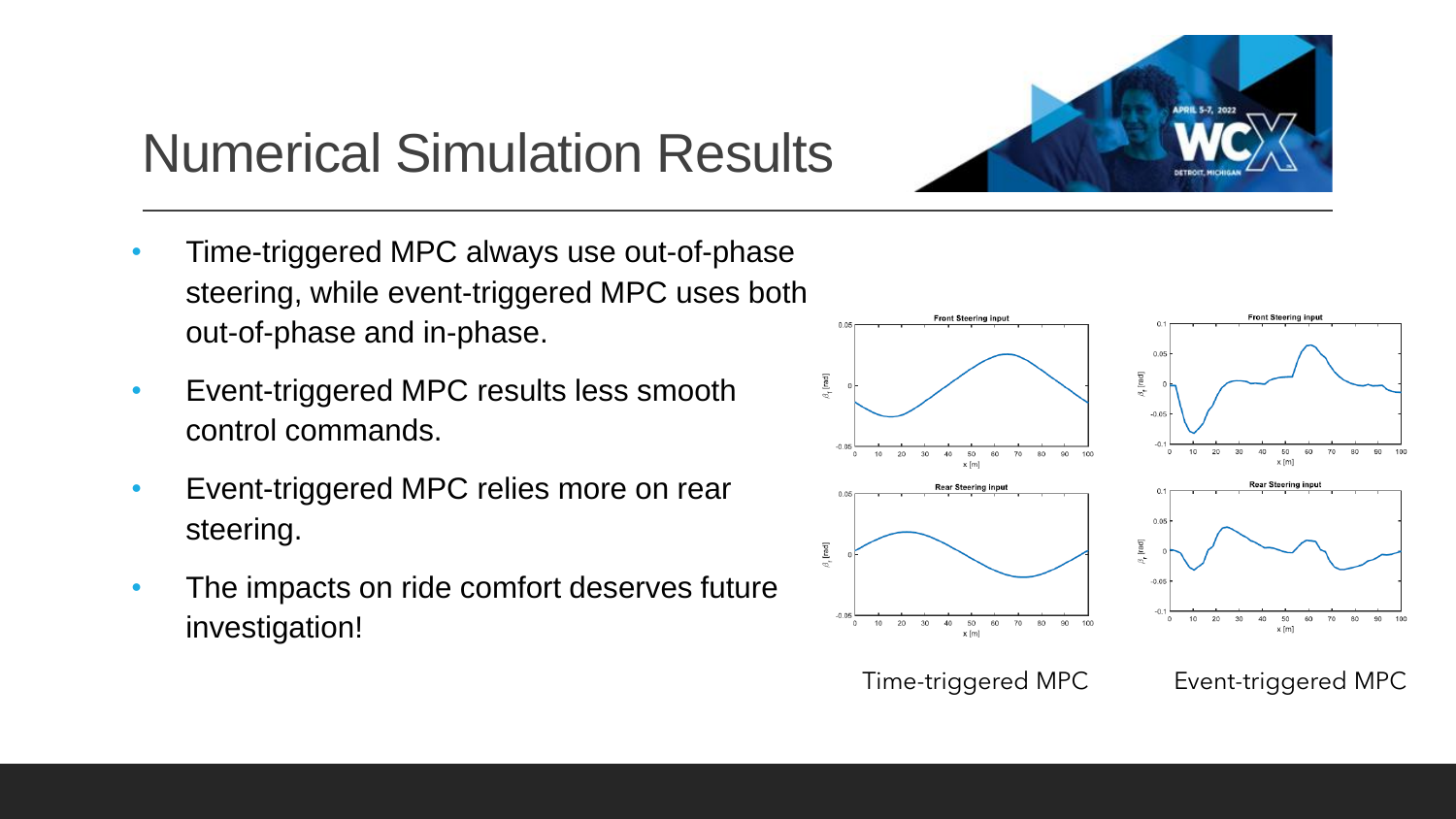

#### **Conclusion**

- Active rear steering increases the control flexibility, while at the same time requires higher computing power for its real-time optimal control.
- The proposed event-triggered MPC formulation can significantly lower the computing requirement, and maintains comparable control performance.
- As future work, the impact on ride comfort will be investigated, by penalizing large lateral acceleration in the cost function.